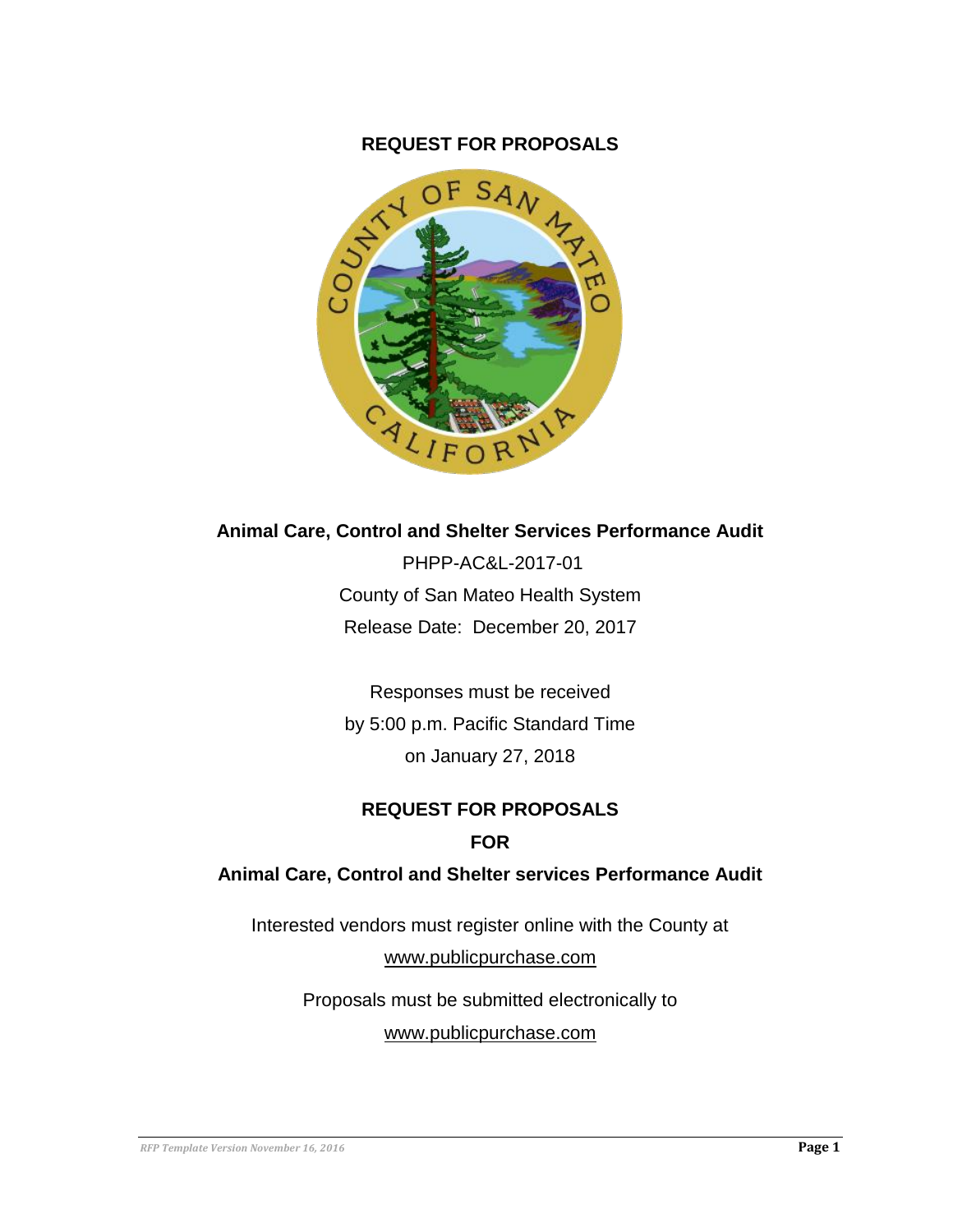# **By 5:00 p.m. Pacific Time on January 27th, 2018 PROPOSALS WILL NOT BE ACCEPTED AFTER THIS DATE AND TIME**

#### *Note regarding the Public Records Act:*

Government Code Sections 6250 *et seq.*, the California Public Records Act, defines a public record as any writing containing information relating to the conduct of the public business. The Public Records Act provides that public records shall be disclosed upon written request and that any citizen has a right to inspect any public record unless the document is exempted from disclosure.

> Be advised that any contract that eventually arises from this Request For Proposals is a public record in its entirety. Also, all information submitted in response to this Request For Proposals is itself a public record **without exception**. Submission of any materials in response to this Request For Proposals constitutes a waiver by the submitting party of any claim that the information is protected from disclosure. By submitting materials, (1) you are consenting to release of such materials by the County if requested under the Public Records Act without further notice to you and (2) you agree to indemnify and hold harmless the County for release of such information.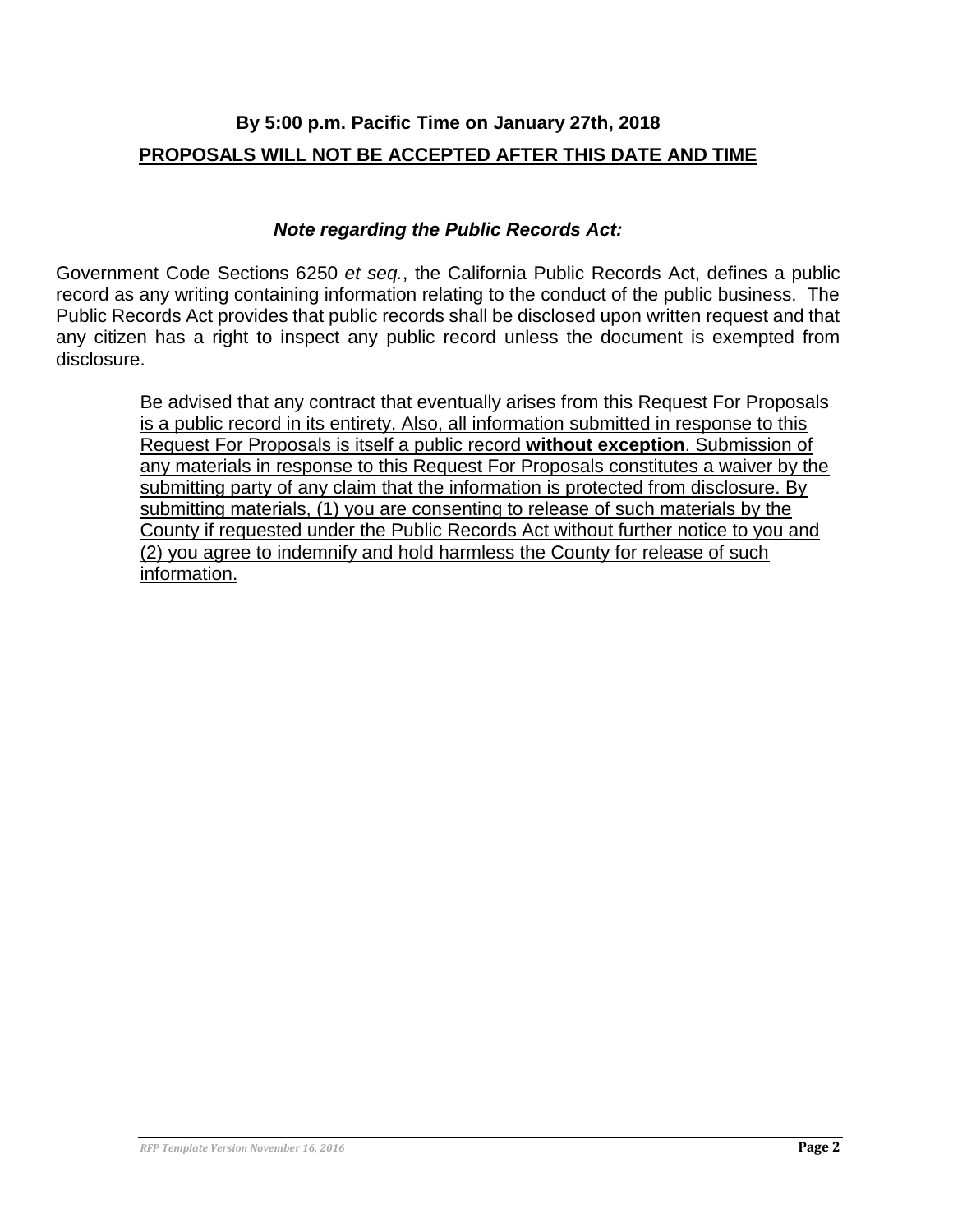# **TABLE OF CONTENTS**

| A. |                                                                         |  |  |
|----|-------------------------------------------------------------------------|--|--|
| В. |                                                                         |  |  |
|    |                                                                         |  |  |
|    |                                                                         |  |  |
|    |                                                                         |  |  |
|    |                                                                         |  |  |
|    |                                                                         |  |  |
|    |                                                                         |  |  |
|    |                                                                         |  |  |
| B. |                                                                         |  |  |
| C. |                                                                         |  |  |
| D. |                                                                         |  |  |
| Е. |                                                                         |  |  |
| Е. |                                                                         |  |  |
|    |                                                                         |  |  |
|    |                                                                         |  |  |
|    |                                                                         |  |  |
|    | B. SPECIFIED CONTENT AND DETAILED SEQUENCE OF INFORMATION IN THE RFP 16 |  |  |
|    |                                                                         |  |  |
|    |                                                                         |  |  |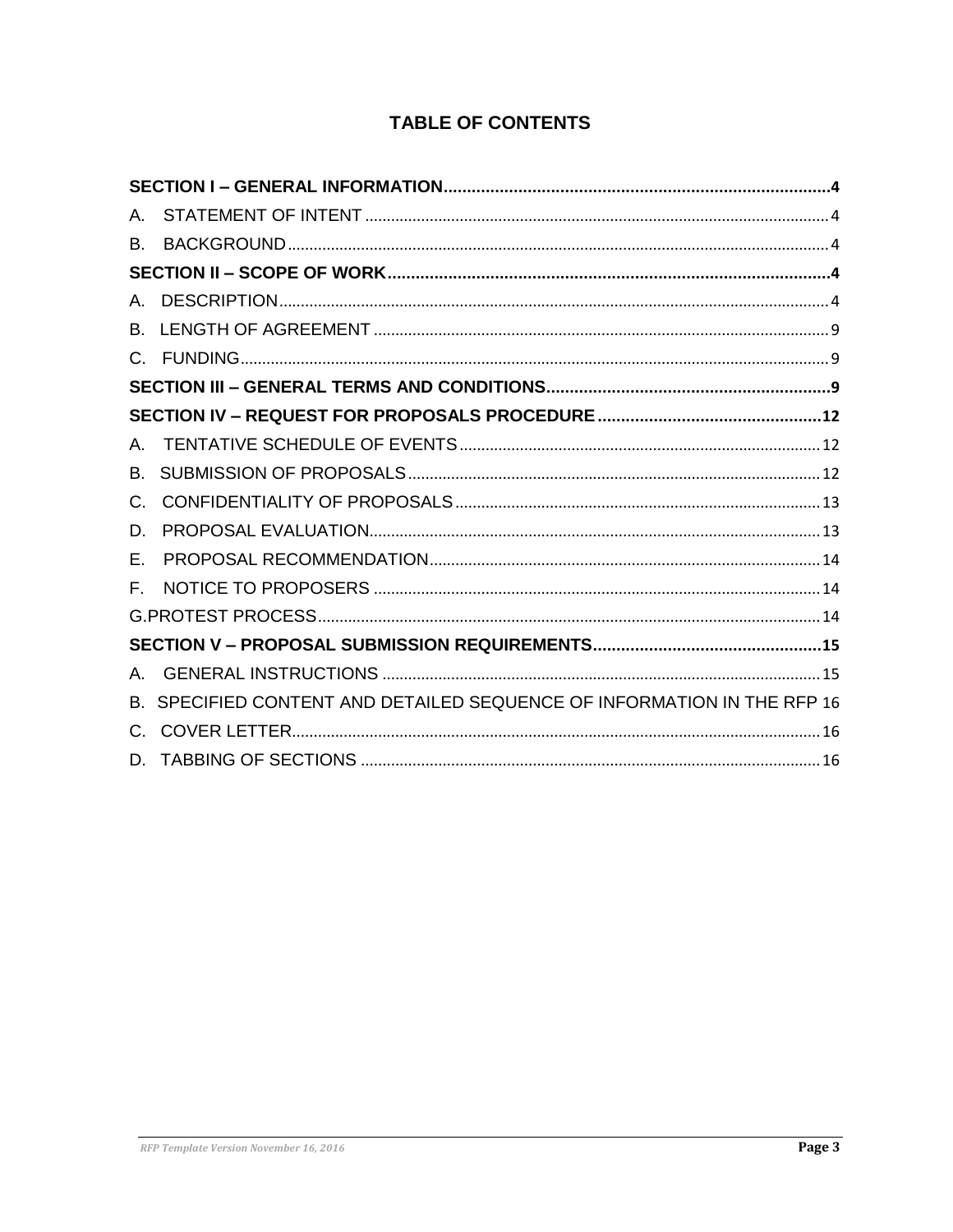## <span id="page-3-0"></span>**SECTION I – GENERAL INFORMATION**

## <span id="page-3-1"></span>**A. STATEMENT OF INTENT**

As outlined in more detail in Section II – Scope of Work, this Request for Proposals

#### <span id="page-3-2"></span>**B. BACKGROUND**

San Mateo County is seeking a provider to conduct a performance audit of Animal Control/Humane Society services. San Mateo County is a 744-square mile area stretching from Daly City to East Palo Alto and past Pescadero. More than 740,000 people live in San Mateo County. The Health System oversees the countywide operation of Animal Care, Control and Shelter services. The County of San Mateo provides Animal Control Services in the unincorporated areas of the County as well as to the residents of 20 cities located in San Mateo County. Currently, the County contracts with the Peninsula Humane Society & SPCA (PHS), a private non-profit organization, to enforce all animal control laws, shelter homeless animals and provide a variety of other services. The following is a list of some of services provided by PHS:

- Rescue injured animals
- Capture of at-large or stray animals
- Investigate animal bites and attacks
- Removal of dead animals from public property
- Removal of dead or living wildlife from private property only if such wildlife has direct contact with humans and/or animals that involves a bite or attack
- Enforce leash laws and local ordinances
- Designate animals that are deemed to be Dangerous or Vicious
- Euthanasia of severely injured animals
- Provide sheltering and veterinarian care for animals

## <span id="page-3-3"></span>**SECTION II – SCOPE OF WORK**

### <span id="page-3-4"></span>**A. DESCRIPTION**

The proposer shall conduct a performance audit of the current Animal Control, Care and Sheltering program operated by PHS at 12 Airport Blvd, San Mateo California. The purpose of this performance audit is to determine the extent to which PHS complies with the County of San Mateo contract to manage and carry out field services and shelter operations. In addition, the audit will help determine the extent to which the budget, existing data systems, policies, procedures, and staffing are evident to appropriately improve performance, and promote transparency and accountability.

*RFP Template Version November 16, 2016* **Page 4**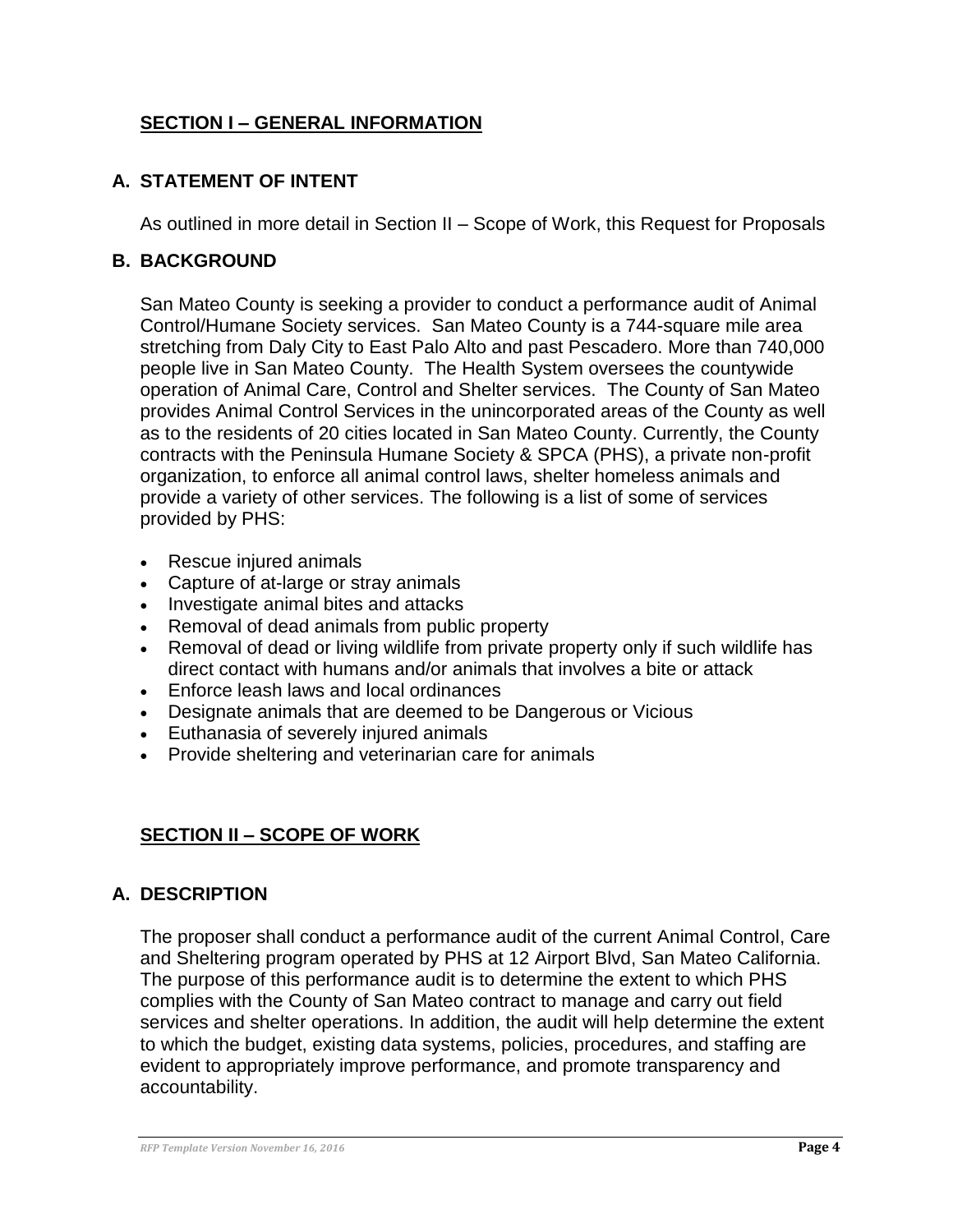The contractor will be expected to conduct four or more on-site visits at the shelter to observe and compile observations and evaluations of shelter, medical and field services operations, and two in-person meetings with County and City personnel. In those meetings, the contractor shall:

### **1. Initial kick off with County and City stakeholders.**

- a. Discuss scope of work and approach.
- **2. Obtain from PHS or the County and conduct a review of data, policies and procedures regarding the animal shelter operations prior to visiting the shelter. This information will be used by the contractor to determine if PHS is meeting their contractual obligations with the County and if tasks are being performed efficiently, including:**
	- a. The shelter's organization chart
	- b. The County's contract with PHS
	- c. PHS' current financial audited document
	- d. San Mateo County Animal Ordinance
	- e. Policy & Procedures / best practices for the shelter, medical and field operations.
	- f. Emails collected by the County (from the animal control contract cities) for common service gaps and complaints.
	- g. Raw data from the Chameleon database (software program used by PHS for collection of all animal data) for sheltering and medical services, noting the methods by which animals are:
		- i. Received and impounded
		- ii. Housed at the shelter
		- iii. Redeemed from the shelter
		- iv. Treated, including spaying/neutering and medical procedures
		- v. Euthanized and/or disposed of
		- vi. Raw data from Chameleon database for shelter staffing ratios for daily cleaning, feeding, and intake procedures
	- h. Raw data from Chameleon database for a minimum of 400 field service calls received in 2016 & 2017, noting:
		- i. Response times
		- ii. Type of call
		- iii. Outcomes as outlined in the County Contract
	- i. Raw data from Chameleon database for field services calls from calendar years 2016-2017, noting but not limited to the following:
		- i. To what extent (number by jurisdiction) evidence of enforcement of all County and City ordinances exist, which are substantially similar to Chapters 6.04, 6.12 and 6.16 of Title 6 of the San Mateo County Animal Ordinance (e.g. citation issued as appropriate for violations of said Chapters).
		- ii. Number of investigations that result in impoundment, citation, and/or prosecution of reported animal bites and attacks.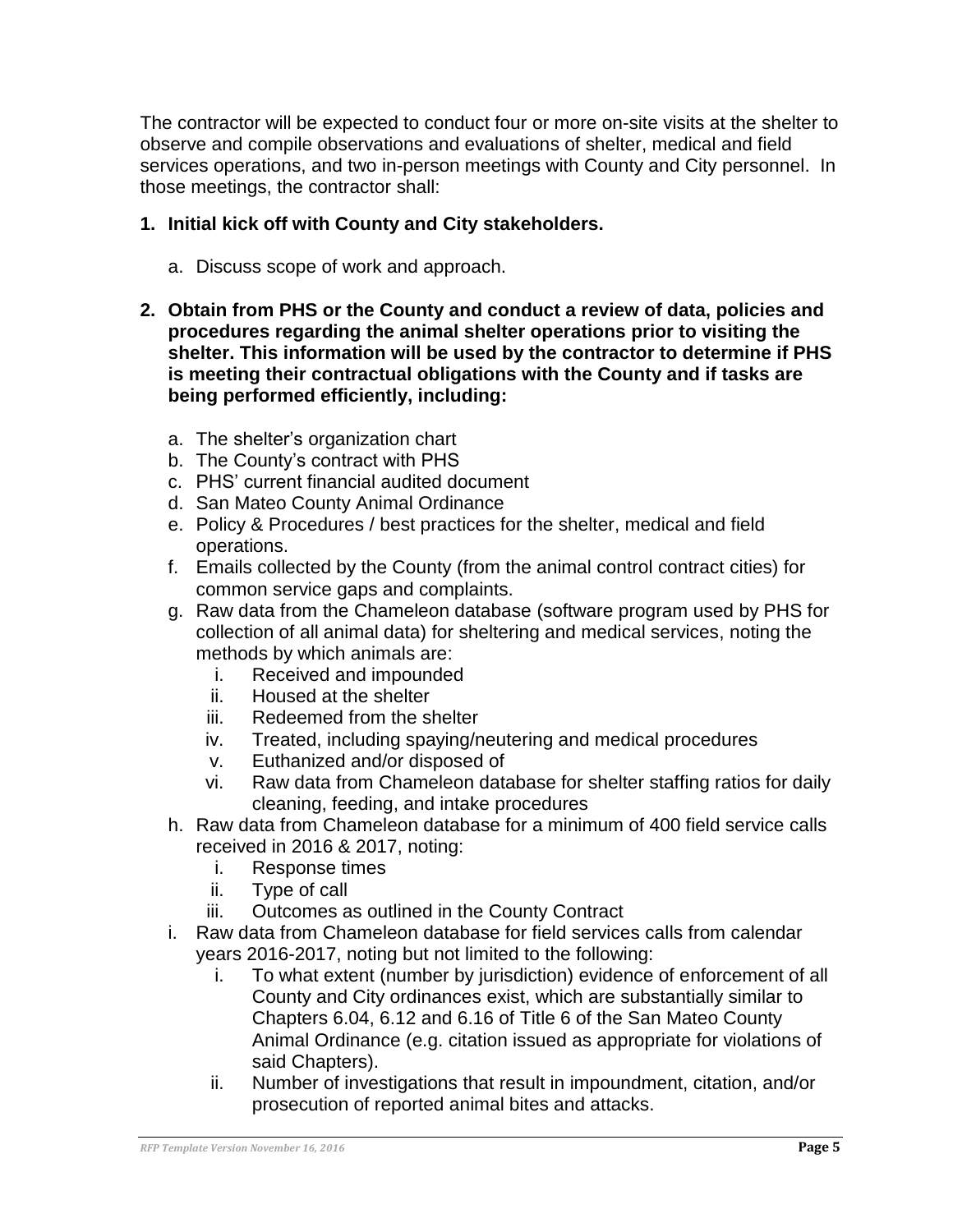- iii. Length of time it took to respond, pertaining to routine patrols, animal nuisances, complaints, rescues, and priority one, two, and three calls, where length of time is defined as amount of minutes between time received and the first action completed by an officer.
- iv. Thoroughness, outcome, and compliance with County contract for all of the above.
- j. Case file reviews (120 minimum):
	- i. By random selection
	- ii. Minimum requirements
		- a) 50 aggressive complaints
		- b) 40 municipal complaints
		- c) 30 bite quarantine reports
		- d) At least 1 per jurisdiction for each category of complaints
		- e) All spread across calendar years 2016 & 2017.
	- iii. Review for investigative details, thoroughness, and outcome, relative to:
		- a) Enforcement of all County and City ordinances, issuing citations as appropriate for violations of Chapters.
		- b) Dangerous and vicious animal complaints, including designation determination as defined by appropriate ordinance, interviewing witnesses, obtaining witness statements, and other evidence, as well as permit violation citations and vicious animal impoundments as required by County or City ordinances.
		- c) Determine if animal bite quarantines were handled within 24 hours of being received.
- k. Raw data from Chameleon database for 50 impounded animals, identifying the method of impoundment. For each animal, review:
	- i. Care received at the shelter, including medical treatment, if needed
	- ii. Final disposition
	- iii. Whether County licenses were issued to all released animals (if applicable per ordinance).
- l. For all animals at the shelter during calendar years 2016 & 2017, identify:
	- i. Average length of stay
	- ii. Range of length from shortest to longest
	- iii. Outcomes/disposition categories with relative percent of total.
- m. Eight weeks of daily duty rosters and/or raw data from Chameleon database and daily duty rosters to determine field services staffing ratio for daily calls. Select eight weeks at random, with at least four weeks in 2016 and four weeks in 2017, covering non-sequential weeks in all four seasons. Using these data, determine:
	- i. Whether staffing field services adequately provided field enforcement services coverage throughout the County, twenty-four hours a day, seven days a week, 365 days a year, where adequacy is defined by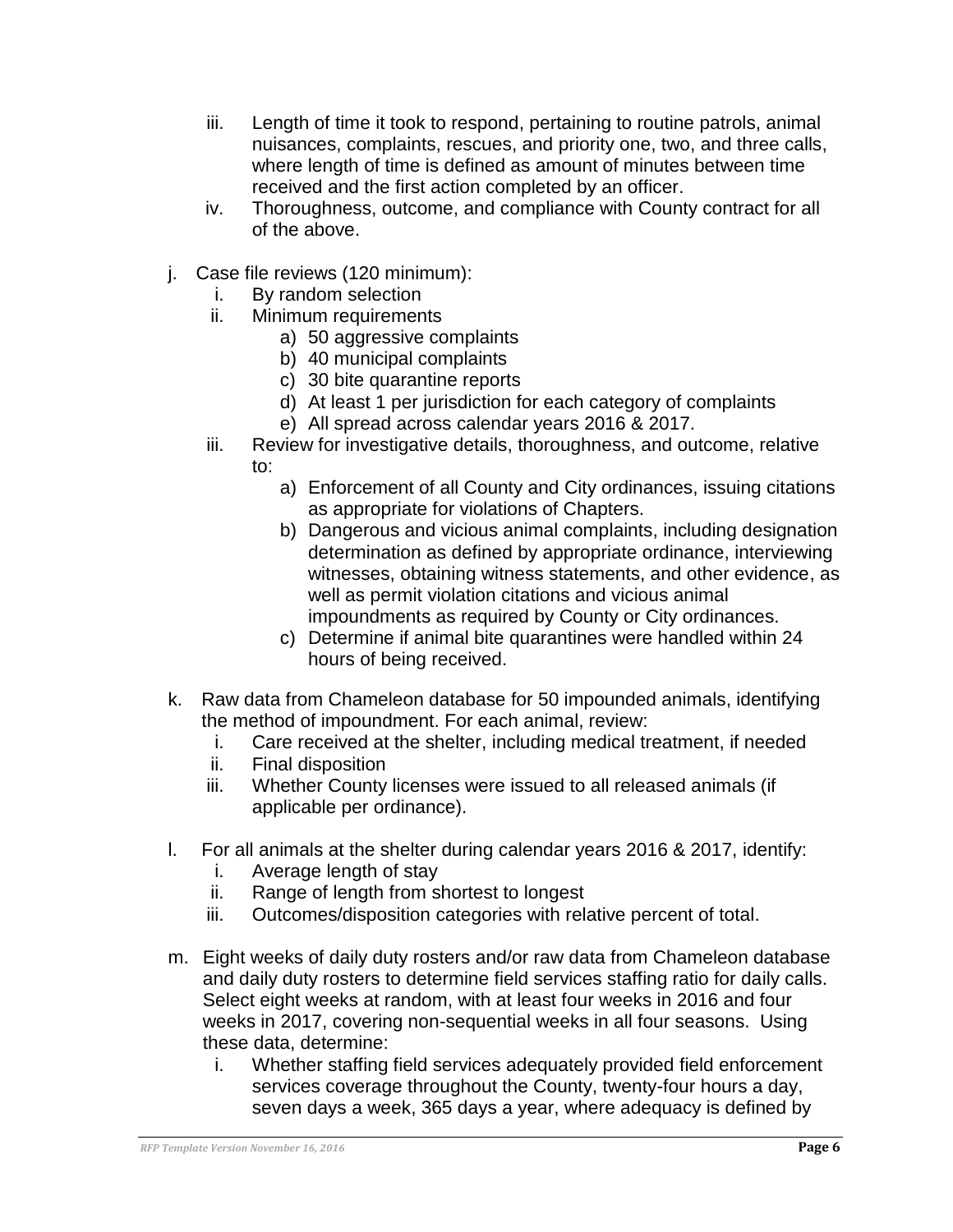compliance with the County contract agreement for response time to priority one, two, and three calls.

- n. Two months of shelter service daily schedules, dates to be selected randomly for animal care attendants, front office staff, and veterinarian medical staff to determine the staffing to customer and staffing to animal ratio. Verify sufficient staff resources evident to provide the level of treatment services guaranteed in the contract with the County, twenty-four hours a day, seven days a week.
- o. Budget for fiscal years (FY) 2014-2017, identifying how the revenue derived from the County Contract is specifically allocated to animal control and shelter services—shelter and field services, spay and neuter (Veterinary services), and management and general budget elements—and not used in other areas of the larger PHS budget.

#### **3. Conduct four or more site visits at the shelter to interview and observe staff including:**

- a. Individual and/or group meetings with a minimum of four key personnel who may include the following:
	- i. Senior VP
	- ii. Senior Director
	- iii. Veterinary staff
	- iv. Volunteer manager, etc.
- b. Conduct site visit to observe staff including interviews to ensure completeness of information needed for the audit that includes a minimum of ten of the following staff:
	- i. At least four animal control officers to include at least one swing shift officer
	- ii. Captain / Field Services supervisors
	- iii. One volunteer
	- iv. Manager of animal care/intake
	- v. Two animal care attendants
	- vi. Veterinarian / Veterinarian staff
- c. Observe primary duties of the following staff. For each observation, note any issues that occur during a process, and any treatment not received and reason with the relative percent of total observations.
	- i. A minimum of two receiving staff, with a minimum of four observations (8 observations total) for each item below:
		- a) Intake of animals
		- b) Treatment of animals, on intake
	- ii. A minimum of two kennel staff, with a minimum of four observations (12 observations total) for each item below: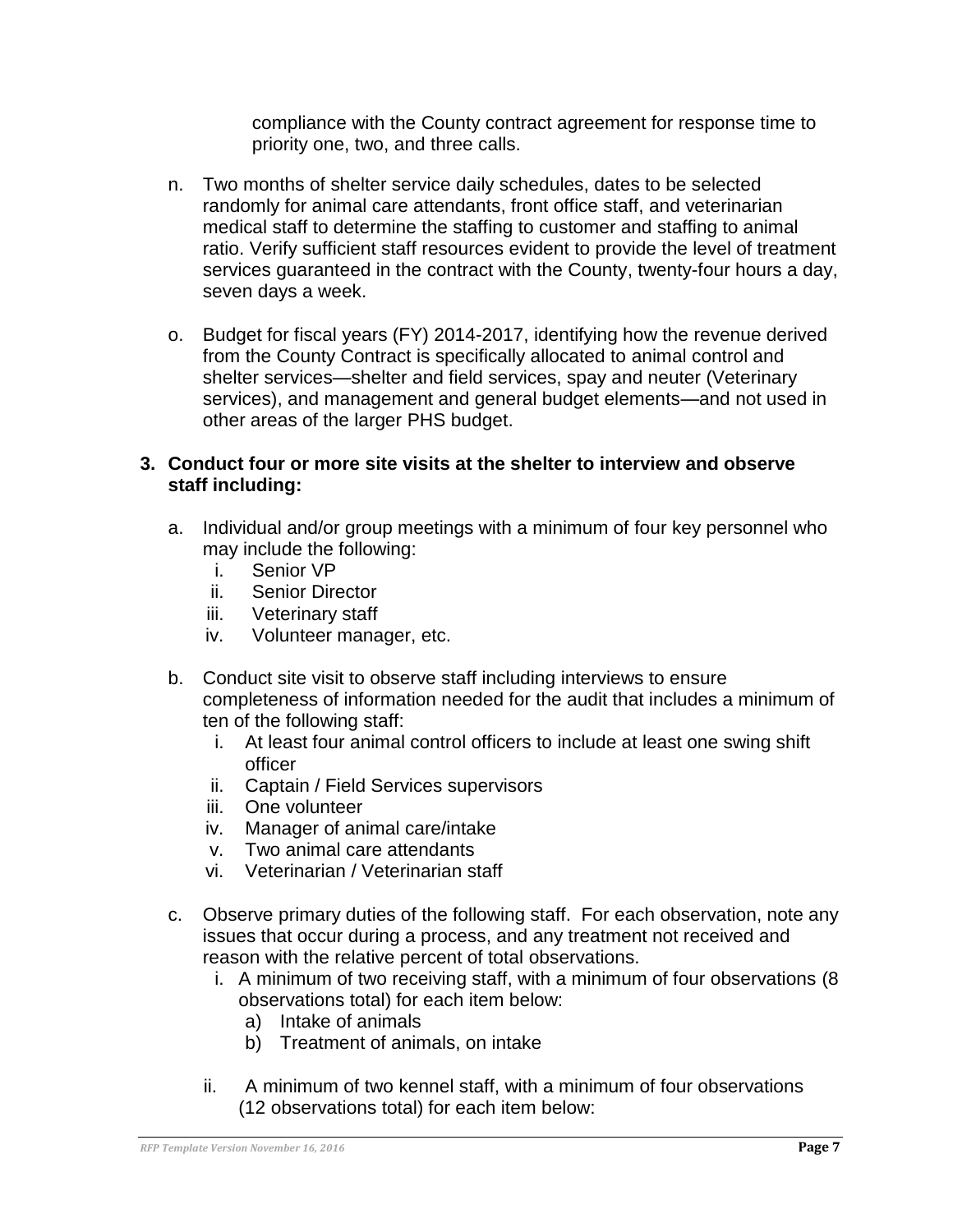- a) Cleaning of animals
- b) Feeding of animals
- c) Animal movement within the shelter
- iii. A minimum of two medical staff, with a minimum of two observations (4 observations total) for each item below:
	- a) Medical treatment of sick or injured animals
	- b) Spay and neuter surgeries
- iv. A minimum of two customer service staff, with a minimum of two observations (4 observations total) for each item below:
	- a) Customer interactions by phone
	- b) Customer interactions in person
- v. A minimum of two dispatch staff, for a minimum of two hours observing as many as the below as time will allow:
	- a) Incoming calls from citizens
	- b) Dispatching of the officers as entered into the database
	- c) Outcomes of the calls
- vi. A minimum of four field services staff (two new & two experienced officers) riding along for a minimum of two business days covering day and swing shifts, exploring the following areas:
	- a) Flow of calls coming to the officer
	- b) Call response
	- c) Call completion
	- d) Animal impoundment

#### **4. Prepare and submit the following report:**

- a. A brief written report (20-30 pages) including:
	- i. A 1-3 page executive summary of findings and recommendations.
	- ii. A section covering contract terms and relative compliance in Targets and Exhibit C, with possible corrective actions if and where needed.
	- iii. A section covering best practices recommendations for each of the following areas and the extent to which each is geared towards improving performance, promoting transparency, providing accountability and handling procedural issues:
		- a) Budget
		- b) Data systems
		- c) Policies and procedures
		- d) Staffing
		- e) Shelter operations
		- f) Field operations
		- g) Medical operations
		- h) Contract compliance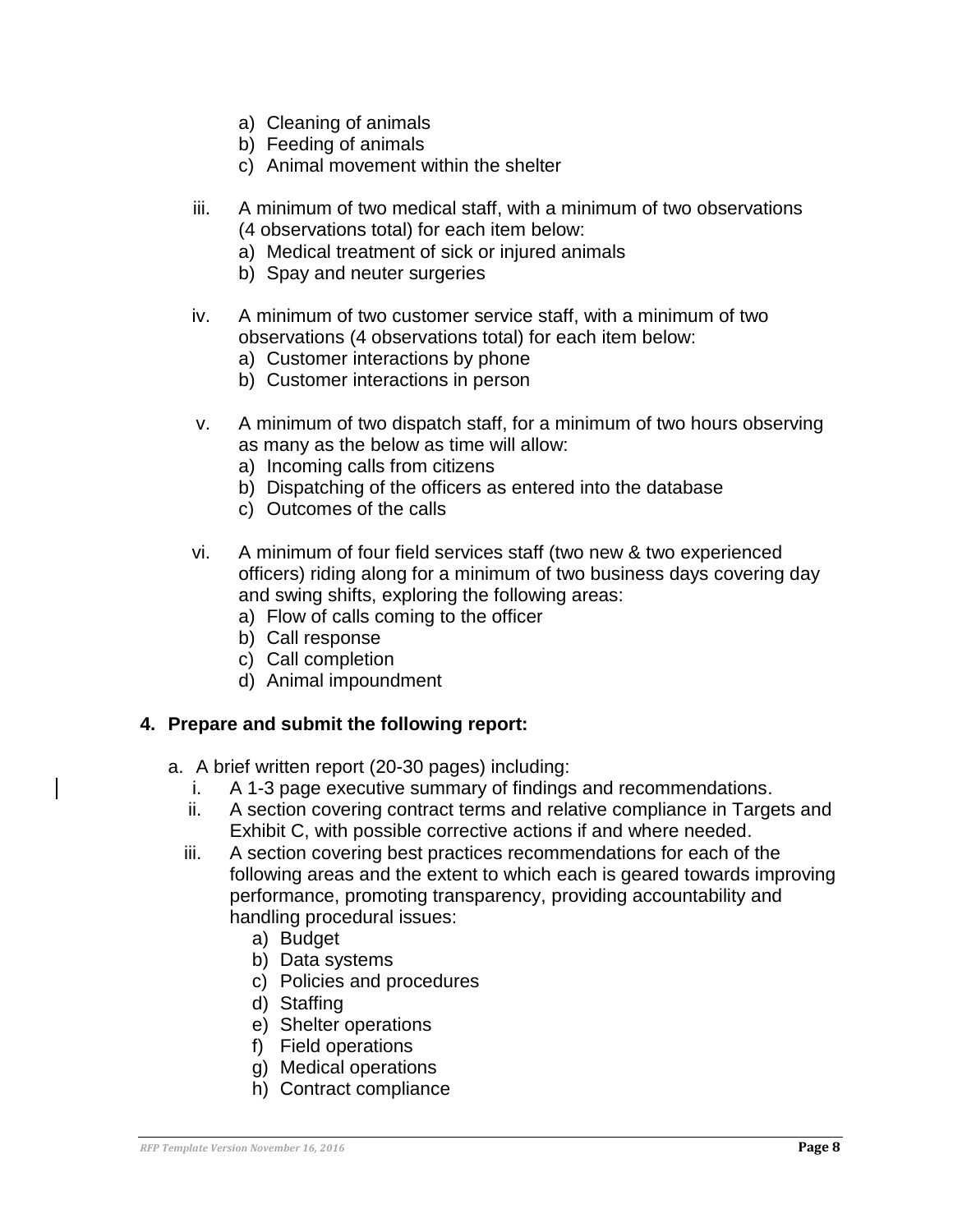- b. Timeline for report;
	- i. Submit first draft by September 28, 2018.
	- ii. Submit second draft by October 26, 2018.
	- iii. Present final draft to all of the County and Cities on or before November 29, 2018.

#### **5. Final meetings with County and City Stakeholders**

- a. Review draft reports and synthesized findings
- b. Discuss need for additional data collection to ensure full information for above report topics.

### <span id="page-8-0"></span>**B. LENGTH OF AGREEMENT**

The target start date and term for the proposed services is April 2018 through November 2018 to negotiation of a final agreement.

#### <span id="page-8-1"></span>**C. FUNDING**

Although the contract resulting from this RFP will be funded through the County and 20 cities within the County, there will be a single contract with the County, not to exceed \$150,000.

### <span id="page-8-2"></span>**SECTION III – GENERAL TERMS AND CONDITIONS**

#### **Enclosures:**

- Enclosure 1 Sample Standard Contract Template
- Enclosure 2 Attachment I: Assurance of Compliance with Section 504 of the Rehabilitation Act of 1973, as Amended
- Enclosure 3 Living Wage Ordinance
- Enclosure 4 County contract with PHS
- Enclosure 5 Budget Template to be completed

**Proposal Costs**. Costs for developing proposals are entirely the responsibility of the proposer and shall not be charged to the County or otherwise reimbursed by the County.

**Proposal Becomes County Property**. The RFP and all materials submitted in response to this RFP will become the property of the County.

**Questions and Responses Process**. Submit all questions relating to this RFP to the designated questions field associated with this RFP at publicpurchase.com.

All questions must be received no later than 12:00pm on January 16, 2018.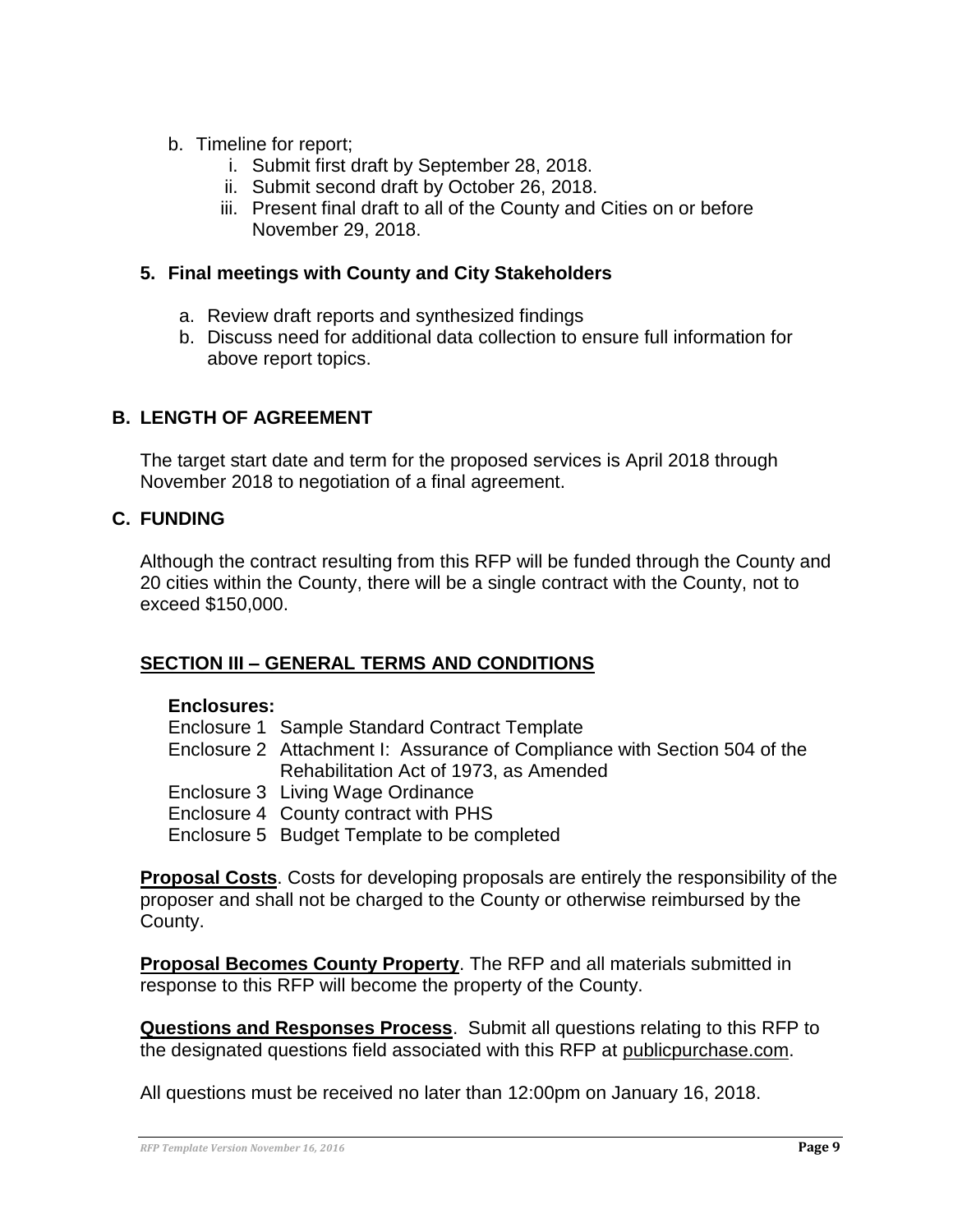All questions and responses will be posted to [www.publicpurchase.com.](http://www.publicpurchase.com/)

If changes to the RFP are warranted, they will be posted to the publicpurchase.com website. It is the responsibility of each proposer to check the website for changes and/or clarifications to the RFP prior to submitting a response. A proposer's failure to do so will not provide a ground for protest.

**Alteration of Terms and Clarifications**. No alteration or variation of the terms of this RFP is valid unless made or confirmed in writing by the County. Likewise, oral understandings or agreements not incorporated into the final contract are not binding on the County.

If a proposer discovers any ambiguity, conflict, discrepancy, omission, or other error in the RFP, the proposer must immediately notify the County of such error in writing and request modification or clarification of the document. If a proposer fails to notify the County of an error in the RFP prior to the date fixed for submission, the proposer shall submit a response at his/her own risk, and if the proposer enters into a contract, the proposer shall not be entitled to additional compensation or time by reason of the error or its later correction.

It is the obligation of all proposing parties to check the publicpurchase.com website for updates regarding the RFP if they wish to be kept advised of clarifications prior to submitting a proposal.

**Selection of Provider** The selection of a provider will be memorialized in the form of a "County Agreement with Independent contractor" (see the enclosed sample of the Standard Contract Template), authorized by a resolution of the County Board of Supervisors and signed by both parties.

The County reserves the right to reject any proposal without penalty. The County's waiver of any deviation in the proposal shall in no way modify the RFP documents or excuse the proposer from full compliance with any eventual contract.

Once a provider is selected, the Agreement with that provider must still be negotiated and submitted to the San Mateo County Board of Supervisors for approval, and there is no contractual agreement between the selected provider unless and until the Board of Supervisors accepts and signs the Agreement. Selection of a proposal for negotiation of contract terms and eventual submission to County leadership by way of an Agreement does not constitute an offer, and proposers acknowledge by submission of a proposal that no agreement is final unless and until approved by the Board of Supervisors.

**Incomplete Proposals May be Rejected**. If a proposer fails to satisfy any of the requirements identified in this RFP, the proposer may be considered non-responsive and the proposal may be rejected.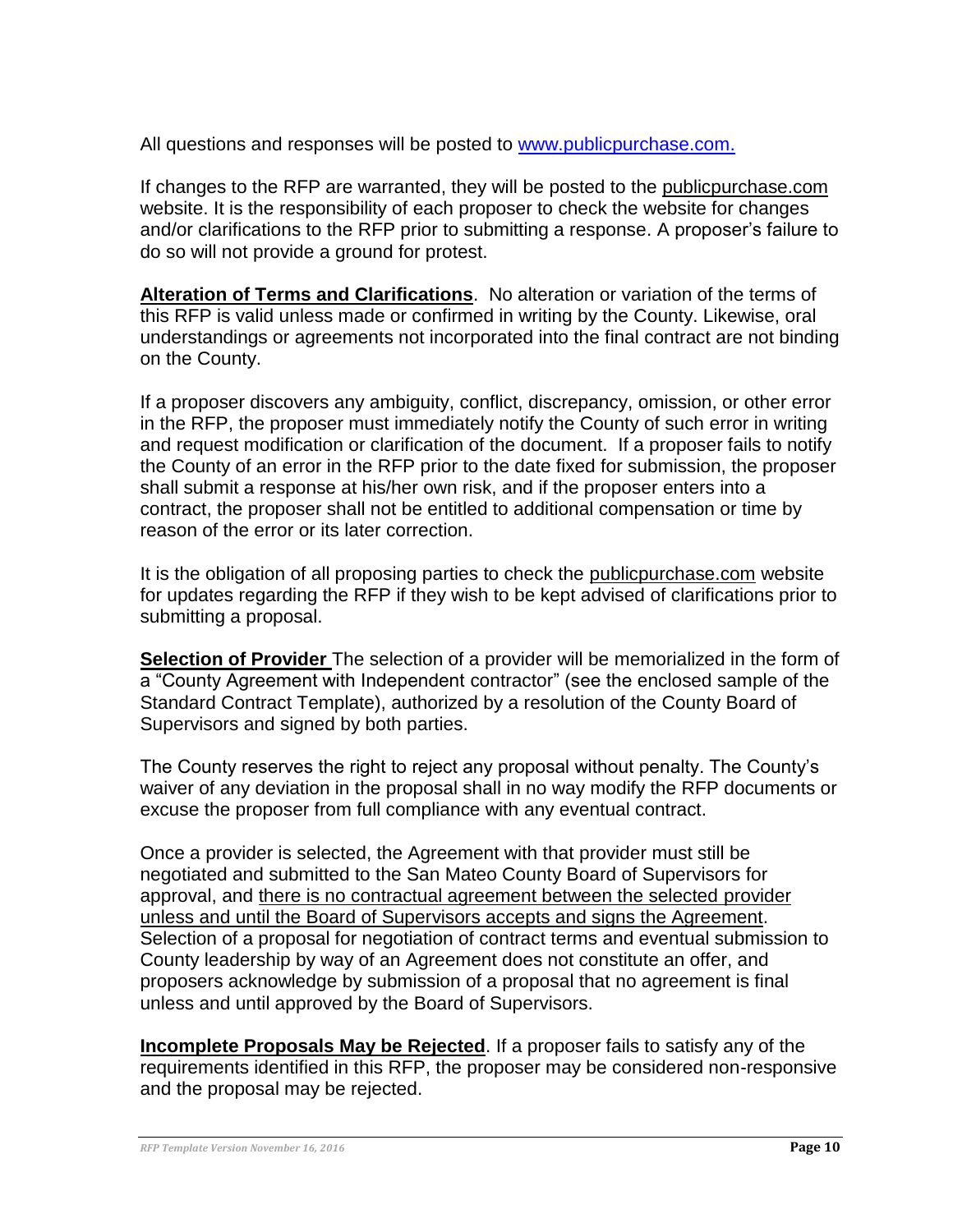**Contact With County Employees**. As of the issuance date of this RFP and continuing until the final date for submission of proposals, all proposers are specifically directed not to hold meetings, conferences, or technical discussions with any County employee for purposes of responding to this RFP except as otherwise permitted by this RFP. Any proposer found to be acting in any way contrary to this directive may be disqualified from entering into any contract that may result from this RFP.

**Travel Costs**. If the services requested will require you or your employees to travel to the Bay Area, and if the County opts to permit travel expenses to be reimbursed, there are some general guidelines regarding reimbursement rates that will apply. In general, the following restrictions should be kept in mind: reimbursement for the actual cost of lodging, meals, and incidental expenses ("LM&I Expenses") is limited to the then-current Continental United States ("CONUS") rate for the location of the work being done (San Mateo/Foster City/Belmont, California), as set forth in the Code of Federal Regulations and as listed by the website of the U.S. General Services Administration (available online by searching www.gsa.gov for the term 'CONUS'); airline and car rental travel expenses ("Air & Car Expenses") are limited to reasonable rates obtained through a cost-competitive travel service (for example, a travel or car-rental website), with air travel restricted to coach fares and car rental rates restricted to the mid-level size range or below; and certain other reasonable travel expenses ("Other Expenses") such as taxi fares, parking costs, train or subway costs, etc. may be reimbursable on an actual-cost basis. You should not assume that the County will permit travel from the Bay Area to be reimbursed, and your proposal should include such travel costs if applicable. All travel costs should be included in the total budget that shall not exceed \$150,000.

**Miscellaneous**. This RFP is not a commitment or contract of any kind. The County reserves the right to pursue any and/or all ideas generated by this RFP. The County reserves the right to reject any and all proposals and/or terminate the RFP process if deemed in the best interest of the County. Further, while every effort has been made to ensure the information presented in this RFP is accurate and thorough, the County assumes no liability for any unintentional errors or omissions in this document. The County reserves the right to waive or modify any requirements of this RFP when it determines that doing so is in the best interest of the County. Finally, the County may revise or clarify aspects of the required services after proposals are submitted by communicating directly to some or all of the providers that submitted proposals.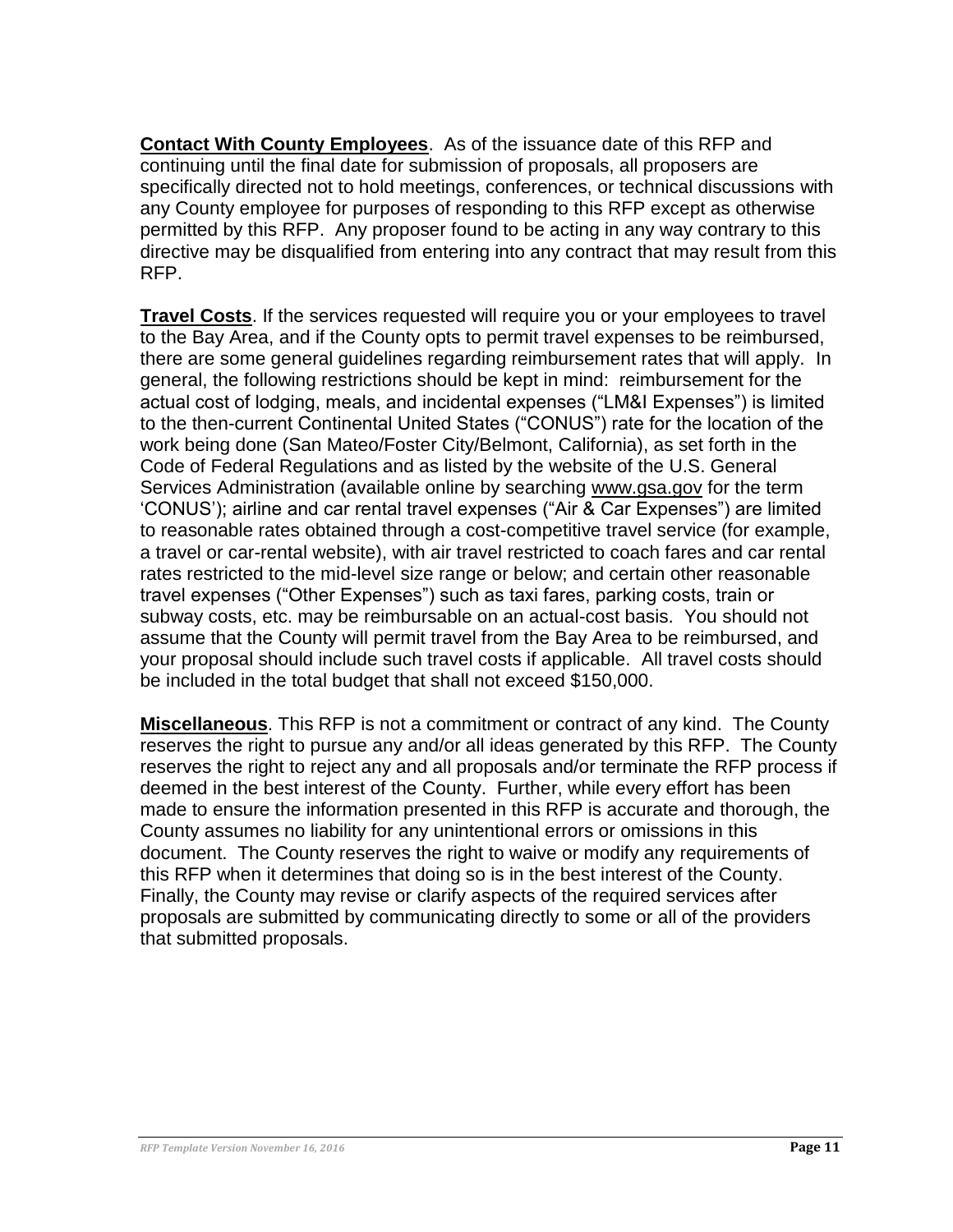## <span id="page-11-0"></span>**SECTION IV – REQUEST FOR PROPOSALS PROCEDURE**

## <span id="page-11-1"></span>**A. TENTATIVE SCHEDULE OF EVENTS**

| <b>EVENT</b>                                  | <b>DATE</b>       |
|-----------------------------------------------|-------------------|
| <b>Release Request for Proposals</b>          | December 20, 2017 |
| <b>Questions Submitted to County Deadline</b> | January 16, 2018  |
| <b>Release Responses to Questions</b>         | January 23, 2018  |
| <b>Proposal Deadline</b>                      | January 27, 2018  |
| Formal Review of Proposals <sup>(1)</sup>     | February 9, 2018  |
| Contract Negotiations Begin (1)               | February 23, 2018 |
| Protest Deadline (1)                          | March 2, 2018     |
| Anticipated contract date (1)                 | April 1, 2018     |

### <span id="page-11-2"></span>**B. SUBMISSION OF PROPOSALS**

**Proposal**: Submit proposals electronically to [www.publicpurchase.com](http://www.publicpurchase.com/) with five hard copies of all documents mailed to Lori Morton-Feazell 225 37<sup>th</sup> Avenue, San Mateo, CA 94403 by 5:00 p.m. Pacific Standard Time on January 27, 2018.

All responses must be received on public purchase and post-marked by the stated date/time to be considered for award. The County will not be responsible for and may not accept late proposals due to slow internet connection, or for any other electronic failure (including information transmission and internet connectivity failures) of the publicpurchase.com system.

By submitting a proposal, each proposer certifies that its submission is not the result of collusion or any other activity which would tend to directly or indirectly influence the selection process. The proposal will be used to determine the proposer's capability of rendering the services to be provided. The failure of a proposer to comply fully with the instructions in this RFP may eliminate its proposal from further evaluation as determined in the sole discretion of the County. The County reserves the sole right to evaluate the contents of proposals submitted in response to this RFP and to select a contractor, if any.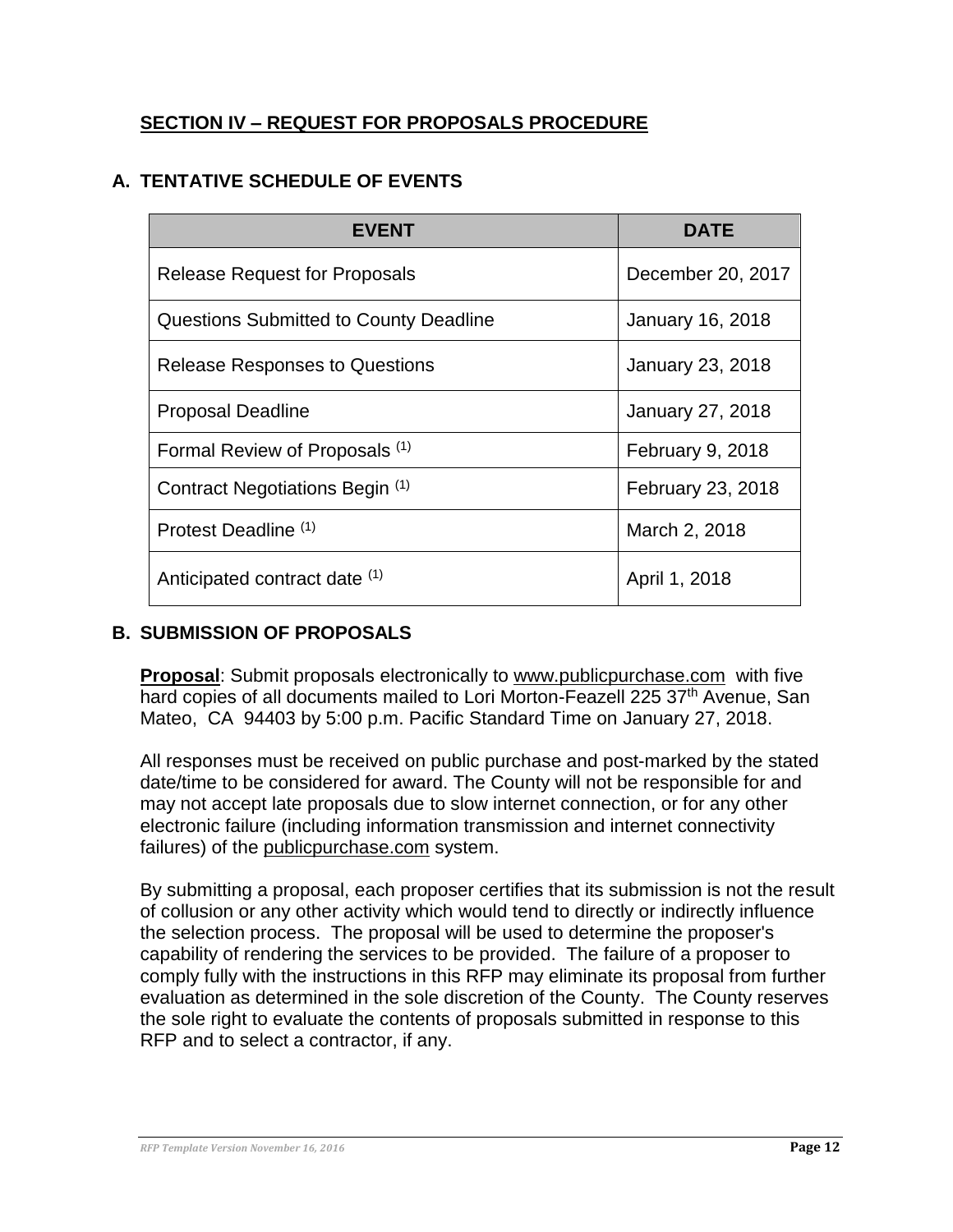Proposals received late will not be opened or given any consideration for the proposed services unless doing so is deemed to be in the best interest of the County, as determined in the sole discretion of the County.

## <span id="page-12-0"></span>**C. CONFIDENTIALITY OF PROPOSALS**

California Government Code Sections 6250 et seq. (the "California Public Records Act" or the "Act") defines a public record as any writing containing information relating to the conduct of the public business. The Act provides that public records shall be disclosed upon written request and that any citizen has a right to inspect any public record unless the document is exempted from disclosure. The materials submitted in response to this RFP are subject to the California Public Records Act. Be advised that any contract that eventually arises from this RFP is a public record in its entirety. Also, all information submitted in response to this RFP is itself a public record without exception. Submission of any materials in response to this RFP constitutes a waiver by the submitting party of any claim that the information is protected from disclosure. By submitting materials, you are consenting to release of such materials by the County if requested under the Public Records Act without further notice to you and you agree to indemnify and hold harmless the County for release of such information.

If the County receives a request for any portion of a document submitted in response to this RFP, the County will not assert any privileges that may exist on behalf of the person or entity submitting the proposal, and the County reserves the right to disclose the requested materials without notice to the party who originally submitted the requested material. To the extent consistent with the Public Records Act and applicable case law interpreting those provisions, the County and/or its officers, agents, and employees retain discretion to release or withhold any information submitted in response to this RFP.

Submission of a proposal constitutes a complete waiver of any claims whatsoever against the County and/or its officers, agents, or employees that the County has violated a proposer's right to privacy, disclosed trade secrets, or caused any damage by allowing the proposal to be inspected.

### <span id="page-12-1"></span>**D. PROPOSAL EVALUATION**

All proposals received will be evaluated by an RFP Evaluation Committee. During the evaluation process, the County may require a proposer's representative to answer specific questions orally and/or in writing. The County may also require a visit to the proposer's offices, other field visits or observations by County representatives, or demonstrations as part of the overall RFP evaluation. Once a finalist or group of finalists is selected, additional interactions or information may be required. The most qualified individual or firm will be recommended by the RFP Evaluation Committee based on the overall strength of each proposal.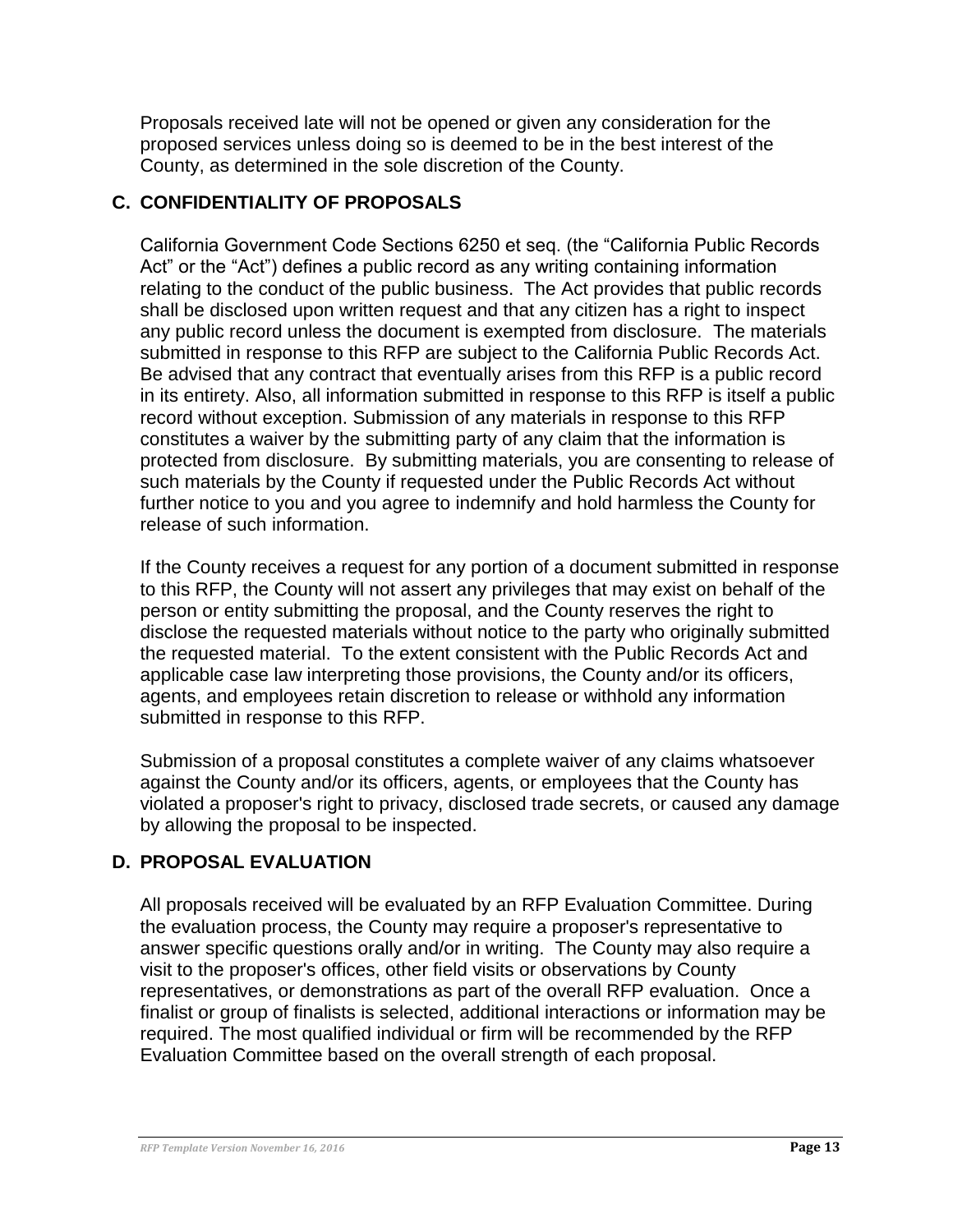Responses to this RFP must adhere to the format for proposals detailed in Section V - PROPOSAL SUBMISSION REQUIREMENTS. The criteria used as a guideline in the evaluation will include the following:

- 1. Qualifications of the entity
	- a. Capability and experience of key personnel
	- b. Experience with other public or private agencies to provide these services
	- c. Customer service
	- d. Any open or closed claims and violations against the organization
	- e. Ability to meet any required timelines or other requirements
	- f. References
- 2. Proposed approach
	- a. Clarity of understanding of the scope of services to be provided
	- b. Appropriateness of the proposed solution/services
- 3. Budget and financial requirements
	- a. Cost to the County for the primary services described by this RFP
	- b. Clarity by which costs are explained and charged

Inaccuracy of any information supplied within a proposal or other errors may constitute grounds for rejection of the proposal. However, the County may, in its sole discretion, correct errors or contact a proposer for clarification.

Only the material included in the proposal will be evaluated unless additional information is requested by the County. Proposals must be complete without relying on external websites, sales brochures, marketing materials or white papers.

### <span id="page-13-0"></span>**E. PROPOSAL RECOMMENDATION**

The Evaluation Committee will recommend a provider or providers or may recommend that the proposals be rejected. The County reserves the right to negotiate with any proposer to finalize an agreement.

## <span id="page-13-1"></span>**F. NOTICE TO PROPOSERS**

The County is not required to give notice to proposers in any specific format or on any particular timeline. Prior to execution of a final agreement, the County will notify those who submitted proposals of their non-selection. Proposers may be notified at different times depending on the needs of the County.

### <span id="page-13-2"></span>**G. PROTEST PROCESS**

If a proposer desires to protest the selection decision, the proposer must submit by facsimile or email a written protest within five business days after the delivery of the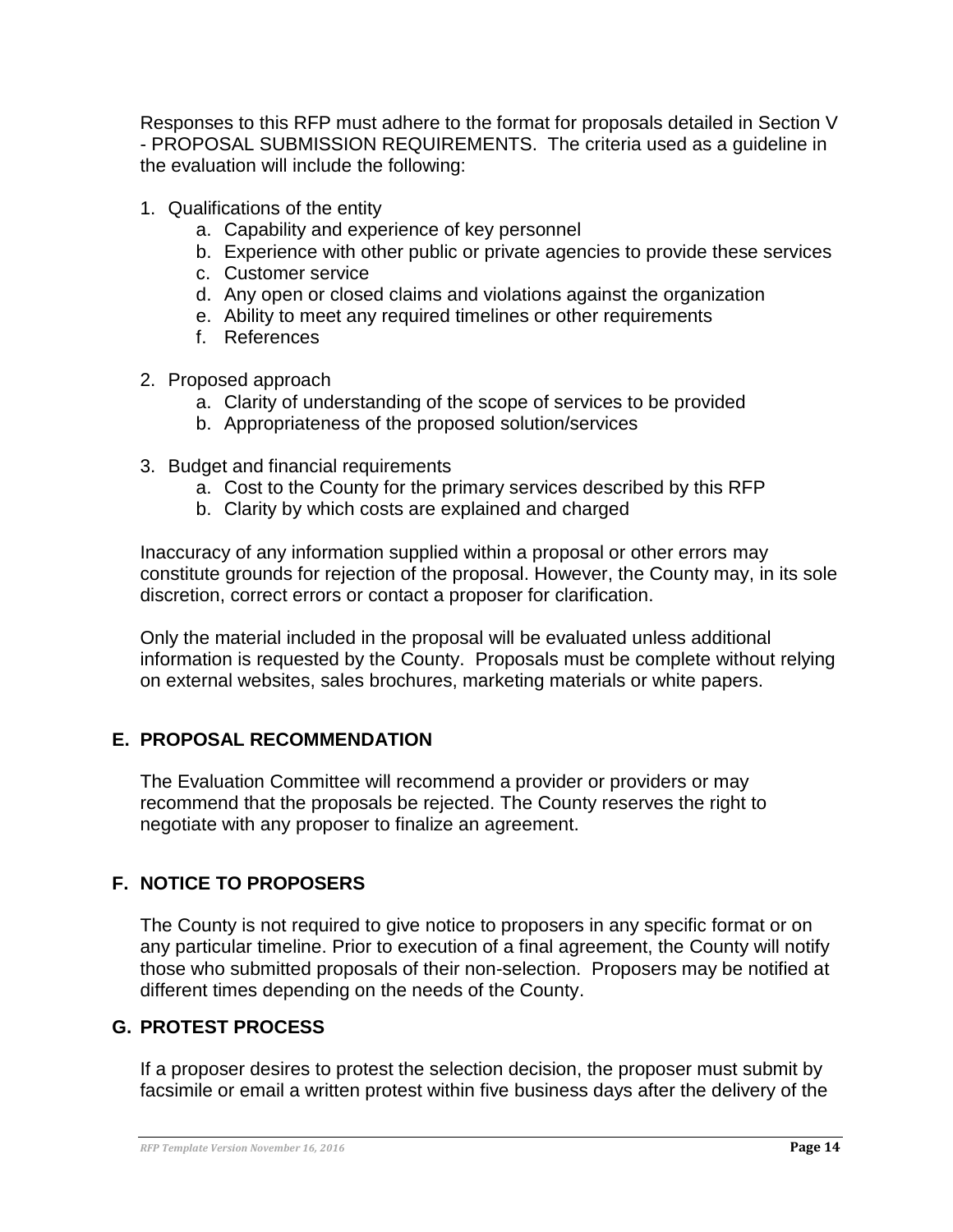notice about the decision. The written protest should be submitted to the Lori Morton-Feazell, Animal Control & Licensing Manager, Public Health Policy and Planning Division as outlined below. Protests received after the five business day deadline will not be accepted. Protests must be in writing, must include the name and address of the proposer and the RFP number, and must state all the specific grounds for the protest. As the selection of a proposal involves the assessment of multiple factors, a protest that addresses a single aspect of the selected proposal (for example, comparing the cost of the selected proposal to the cost offered in the non-selected proposal) may not be sufficient to support a successful protest. A protest must include sufficient facts and analysis to establish that the selected proposal, taken as a whole, is inferior to the proposal of the protesting party. The County will respond in writing to a protest within five business days of receiving it, and the County may, at its election, set up a meeting with the protesting party to discuss the concerns raised by the protest. A failure to attend such a meeting, if scheduled, will constitute an abandonment of the protest. The decision of the Manager of Animal Control & Licensing will be final. The protest letter must be sent as follows:

> Manager of Animal Control & Licensing Lori Morton-Feazell lmorton-feazell@smcgov.org

## <span id="page-14-0"></span>**SECTION V – PROPOSAL SUBMISSION REQUIREMENTS**

The proposal should be submitted in the following format:

## <span id="page-14-1"></span>**A. GENERAL INSTRUCTIONS**

All proposals should be typewritten or prepared on a computer and have consecutively numbered pages, including any exhibits, charts, and/or other attachments. The proposal in its entirety shall not exceed 30 pages. Anything over 30 pages will not be considered.

All proposals should adhere to the specified content and sequence of information described by this RFP.

Submit one complete electronic version (PDF, Microsoft Word document, etc.) of your proposal and any required attachments to the County via [www.publicpurchase.com](http://www.publicpurchase.com/) per the instructions found on the publicpurchase.com website. Submit five hard copies of all documents mailed to Lori Morton-Feazell 225 37<sup>th</sup> Avenue, San Mateo, CA 94403 by 5:00 p.m. Pacific Standard Time on January 27, 2018.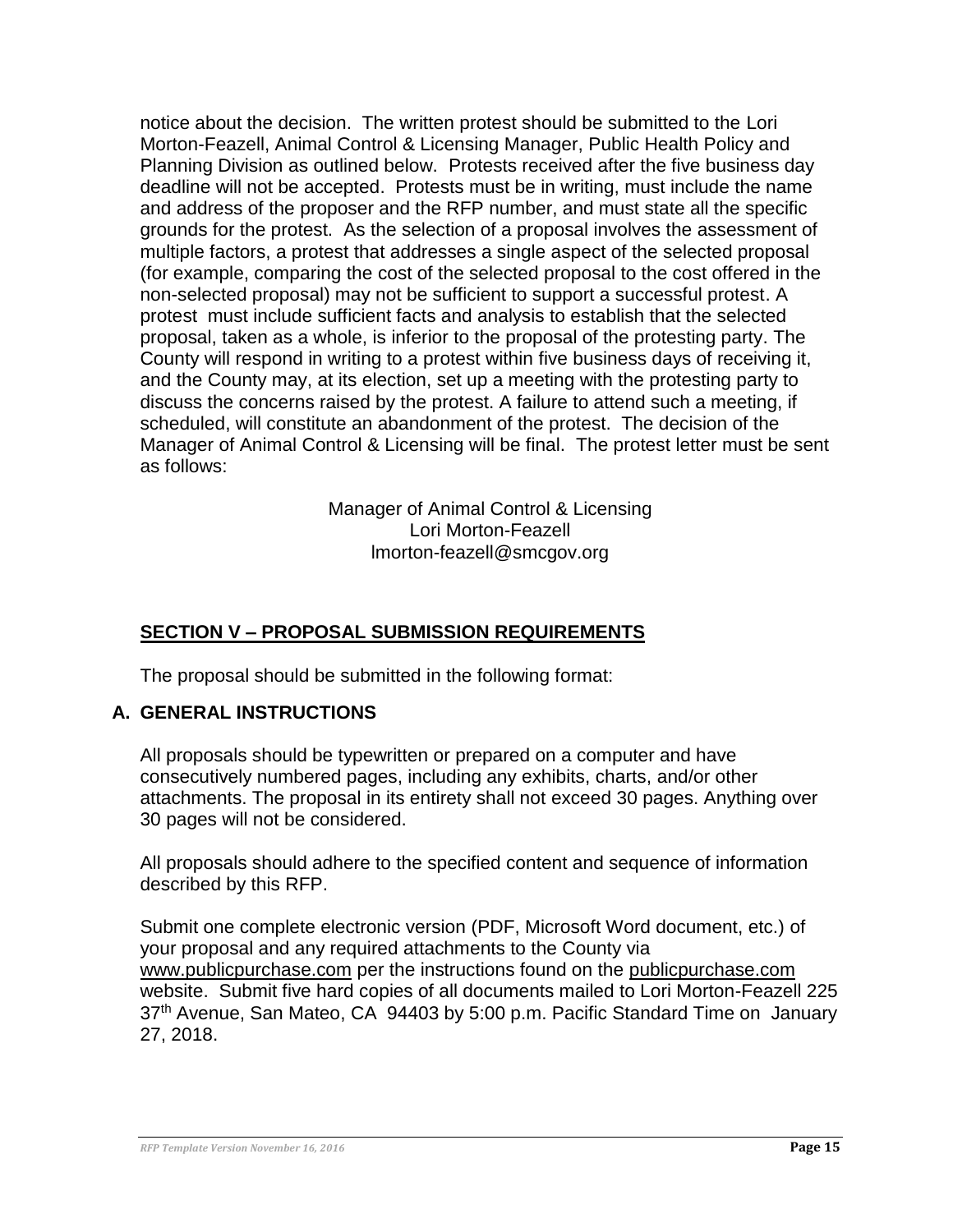#### <span id="page-15-0"></span>**B. SPECIFIED CONTENT AND DETAILED SEQUENCE OF INFORMATION IN THE RFP**

Include sections in the order shown below. Include all information that will enable the Evaluation Committee and, ultimately, the County to make a decision. Failure to provide specific, detailed information may result in a proposal being rejected in favor of a sufficiently-detailed proposal. Any necessary exhibits or other information, including information not specifically requested by this RFP but that you feel would be helpful, should be attached to the end of the proposal.

## <span id="page-15-1"></span>**C. COVER LETTER**

Provide a one page cover letter on your letterhead that includes the address, voice and facsimile numbers, and e-mail address of the contact person or persons. List the name and title of each person authorized to represent the proposer in negotiations. Unless the proposer is an individual, all proposals must be signed with a firm/company/partnership/entity name and by a responsible officer or employee indicating that officer or employee's authorization to commit the proposer to the terms of the proposal.

## <span id="page-15-2"></span>**D. TABBING OF SECTIONS**

#### **TAB 1—Qualifications Experience, Customer Service, Claims, and Ability to meet Requirements (9 Pages Maximum)**

Provide a statement of qualifications for your organization, including an organization chart, a statement of the size of firm, a description of services provided by your organization, and a statement of the extent of experience/history providing the services requested by this RFP.

- a. How many full time employees (FTE's) do you plan to assign to this project if you are selected?
- b. How many people in total are employed by your company? Delineate between employees and consultants/contractors.
- c. If applicable, list the professional qualifications for each individual that would be assigned to provide services requested by this RFP, including date and educational institutions of any applicable degrees, additional applicable training, and any professional certifications and/or licensing. In lieu of listing this information, you may submit a resume or curriculum vitae for each such individual if the resume/CV includes all the requested information.
- d. How will your services meet the needs of County customers and/or the public?
- e. In the event of a routine problem, who is to be contacted within your organization?
- f. In the event of the identification of a problem by the County, its clients/patients, and/or other applicable constituents, describe how you will address such problems and the timeframe for addressing them.

*RFP Template Version November 16, 2016* **Page 16**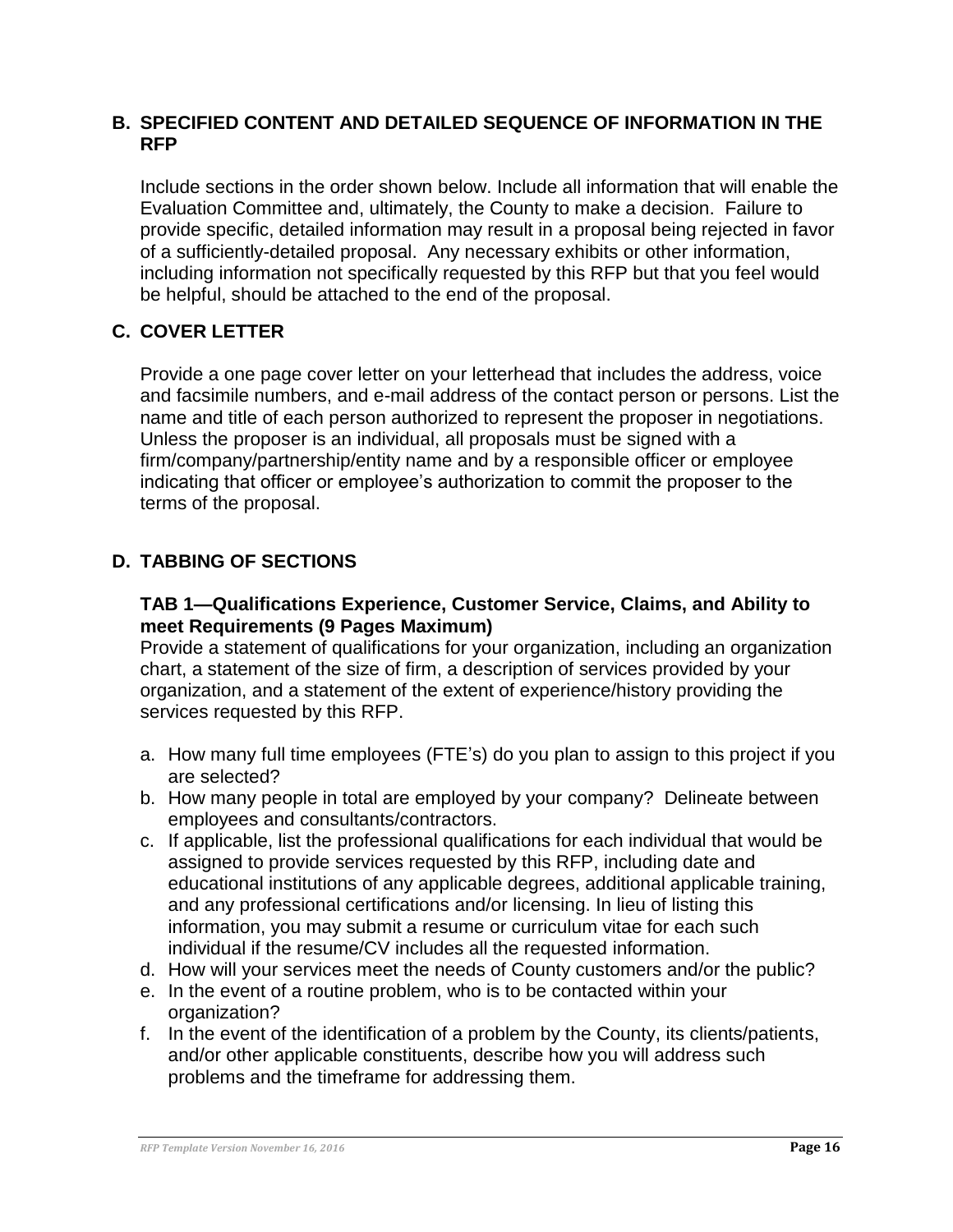g. List any current licensure, HIPAA, discrimination claims against you/your organization and those having occurred in the past five years, especially any resulting in claims or legal judgments against you.

## **TAB 2—Philosophy and Service Model (6 Pages Maximum)**

This section describes your philosophy and service model for meeting the services required by this RFP. Relevant considerations include the quality and feasibility of your approach to meeting these needs, the manner in which you plan to provide adequate staffing (including planning for absences and back-up coverage, training, background checks, and staff monitoring, etc.), and equipment or other resources provided by you (if applicable). Keep these considerations in mind as you respond to the following:

- a. Describe how you will fulfill the needs of the County described in this RFP. Attach a project plan, if appropriate.
- b. Identify how you will meet all other aspects of the scope of work and related requirements stated above. List any items that you cannot provide.
- c. Describe the measurements/metrics/deliverables/assessments that you will provide to allow the County to assess the services you will provide.
- d. Provide information on any other pertinent services, if any, that you will offer that will reduce costs or enhance revenue for the County.

## **TAB 3—Budget and financial requirements (4 Pages Maximum)**

- a. Complete the budget template (Enclosure 5) as a separate excel document.
- b. Provide a detailed explanation for all costs identified in the template with your providing the requested services if you are selected.

## **TAB 4—Statement of Compliance with County Contractual Requirements (1 Pages Maximum)**

A sample of the County's standard contract (including Exhibits A and B) is attached to this RFP.

The proposal must state any objections to any terms in the County's contract template and provide an explanation for the inability to comply with the required term. If no objections are stated, the County will assume the proposer is prepared to sign the County standard contract template as-is.

## **TAB 5—References (2 Pages Maximum)**

a. List at least three business references for which you have recently provided similar services. Include contact names, titles, phone numbers and e-mail addresses for all references provided. Please provide a paragraph summarizing nature of business interactions and outcome.

*RFP Template Version November 16, 2016* **Page 17**